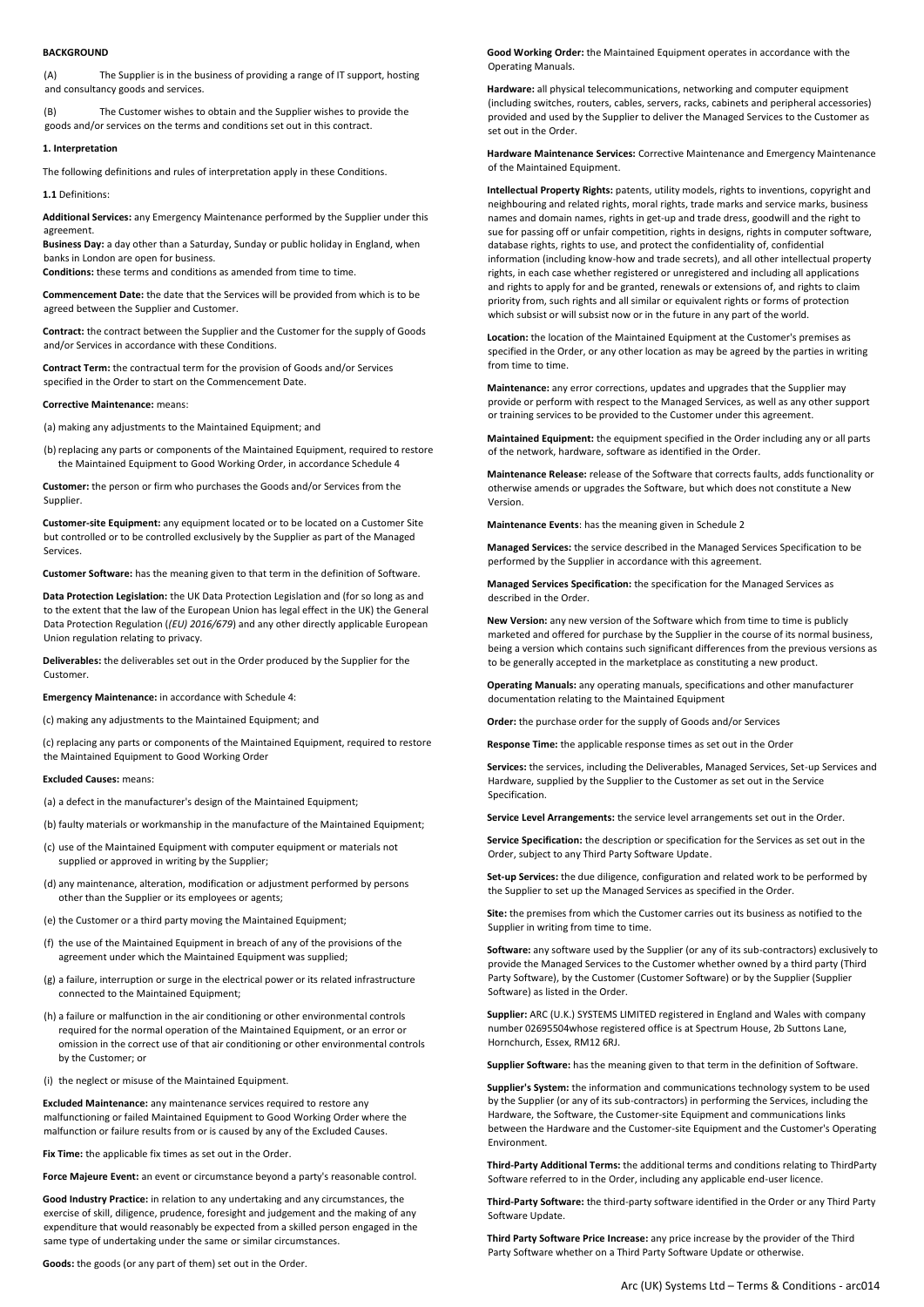**Third Party Software Update:** a Maintenance Release or New Version of the Third Party Software

**UK Data Protection Legislation:** any data protection legislation from time to time in force in the UK including the Data Protection Act 1998 or 2018 or any successor legislation.

**1.2** Clause, Schedule and Paragraph headings shall not affect the interpretation of this agreement.

**1.3** A **person** includes a natural person, corporate or unincorporated body (whether or not having separate legal personality).

**1.4** The Schedules form part of this agreement and shall have effect as if set out in full in the body of this agreement. Any reference to this agreement includes the Schedules.

**1.5** Unless the context otherwise requires, words in the singular shall include the plural and in the plural shall include the singular.

**1.6** This agreement shall be binding on, and enure to the benefit of, the parties to this agreement and their respective personal representatives, successors and permitted assigns, and references to any party shall include that party's personal representatives, successors and permitted assigns.

**1.7** A reference to a statute or statutory provision is a reference to it as amended, extended or re-enacted from time to time

**1.8** A reference to a statute or statutory provision shall include all subordinate legislation made from time to time under that statute or statutory provision.

**1.9** A reference to **writing** or **written** includes email.

**1.10** Any obligation on a party not to do something includes an obligation not to allow that thing to be done.

**1.11** A reference to **this agreement** or to any other agreement or document referred to in this agreement is a reference of this agreement or such other agreement or document as varied or novated (in each case, other than in breach of the provisions of this agreement) from time to time.

**1.12** References to clauses and Schedules are to the clauses and Schedules of this agreement and references to paragraphs are to paragraphs of the relevant Schedule.

**1.13** Any words following the terms **including**, **include**, **in particular**, **for example** or any similar expression shall be construed as illustrative and shall not limit the sense of the words, description, definition, phrase or term preceding those terms.

## **2. Commencement and duration**

**2.1** The Order constitutes an offer by the Customer to purchase Goods and/or Services in accordance with these Conditions.

**2.2** These Conditions apply to the Contract to the exclusion of any other terms that the Customer seeks to impose or incorporate, or which are implied by trade, custom, practice or course of dealing.

**2.3** The Order shall only be deemed to be accepted when the Supplier issues written acceptance of the Order at which point and on which date the Contract shall come into existence and shall continue for the Contract Term (unless terminated earlier in accordance with clause 13) and any further periods in accordance with clause 2.4.

**2.4** The Contract shall continue in accordance with these Conditions for successive periods of 12 months ('**Rollover Contract Term**') until terminated by either the Supplier or the Customer on no more than 90 nor less than 30 days' prior written notice to the other before end of the current Rollover Contract Term.

## **3. Goods**

If the Order indicates any Goods are to be supplied under the Contract then the provisions of Schedule 1 shall apply.

## **4. Supply of Services**

**4.1** The Supplier shall supply the Services to the Customer in accordance with the Service Specification in all material respects.

**4.2** The Supplier shall use all reasonable endeavours to meet any performance dates for the Services specified in the Order, but any such dates shall be estimates only and time shall not be of the essence for the performance of the Services.

**4.3** The Supplier reserves the right to amend the Service Specification if necessary to comply with any applicable law or regulatory requirement, or if the amendment will not materially affect the nature or quality of the Services, and the Supplier shall notify the Customer in any such event.

**4.4** The Supplier warrants to the Customer that the Services will be provided using reasonable care and skill.

**4.5** The Supplier does not warrant that the Customer's use of the Managed Services shall be uninterrupted or error-free.

**4.6** The Supplier shall only provide the Services during the service hours specified in the Order or Service Level Arrangements.

**4.7** If the Order indicates there will be a Software Licence under the Contract then the provisions of Schedule 3 shall also apply.

**4.8** If the Order indicates any there will be Hardware Maintenance Services under the Contract then the provisions of Schedule 4 shall also apply.

**4.9**. On a Third Party Software Update, the Supplier will install and integrate any such New Version into the Software (or, if appropriate, substitute such New Version for the Software) on the Supplier's normal commercial terms.

## **5.0 Service provision**

**5.1** The Supplier shall provide the Services until expiry or termination of this agreement for any reason.

**5.2** The Service Level Arrangements shall apply with effect from the start of the first complete month.

**5.3** The Customer shall not store, distribute or transmit through the Managed Services any material that:

- (a) is unlawful, harmful, threatening, defamatory, obscene, harassing or racially or ethnically offensive;
- (b) facilitates illegal activity;
- (c) depicts sexually explicit images; and/or
- (d) promotes unlawful violence, discrimination based on race, gender, age, disability, sexual orientation, religion, belief or gender reassignment, or any other illegal activity.
	- **5.4** The Customer shall remain responsible for the use of the Managed Services under its control, including any use by third parties (whether fraudulent or invited by the Customer).
	- **5.5** The Customer must take reasonable measures to ensure it does not jeopardise services supplied to third parties on the same shared access infrastructure as notified to the Customer by the Supplier in writing. This includes informing the Supplier promptly in the case of a denial-ofservice attack or distributed denial-of-service attack. In the event of any such incident, the Supplier shall work with the Customer to alleviate the situation as quickly as possible. The parties shall discuss and agree appropriate action (including suspending the Managed Services).
	- **5.6** The Customer shall not provide the Managed Services directly or indirectly to third parties.

**5.7** The Supplier reserves the right to:

(a) modify the Supplier's System, its network, system configurations or routing configuration; or

(b) modify or replace any Hardware or Software in its network or in equipment used to deliver any Service over its network,

provided that this has no adverse effect on the Supplier's obligations under this agreement and its provision of the Services or the Service Level Arrangements.

**5.8** The Services does not include:

(a) any Software or Maintained Equipment not specified or included in the Order including non-serviceable items (such as iPads/Microsoft Surface Pro / routers / switches) and those not available from the manufacturer or deemed beyond economical repair in accordance with clause 5.9; and

(b) any work to accessories, alterations, attachments or any other equipment that is external to the Software or Maintained Equipment not identified within the Order

**5.9** The Supplier will notify the Customer in writing if, in its reasonable opinion, the Software or Maintained Equipment (or any part of it) is identified as beyond reasonable repair or spare parts become not readily available, or if faults and/or its condition are such that overhaul or replacement is necessary at which point any obligations of the Supplier to provide Services in respect of such equipment will be suspended.

# **6. Customer's obligations**

**6.1** The Customer shall:

(a) ensure that the terms of the Order and any information it provides in the Service Specification and the Goods Specification are complete and accurate;

(b) co-operate with the Supplier in all matters relating to the Services;

- (c) provide the Supplier, its employees, agents, consultants and subcontractors, with access (including remote access) to the Customer's premises, office accommodation and other facilities and all documentation, software, materials and services necessary for the provision of the Services maintenance as reasonably required by the Supplier to provide the Services;
- (d) provide the Supplier with such information and materials as the Supplier may reasonably require in order to supply the Services, and ensure that such information is complete and accurate in all material respects;
- (e) prepare the Customer's premises for the supply of the Services;
- (f) will immediately notify the Supplier if there is any failure of the Software or Maintained Equipment;
- (g) comply with any additional obligations as set out in the Service Specification and the Goods Specification; and
- (h) put and keep in place adequate security measures to protect the Maintained Equipment and any other software or data from viruses, harmful code or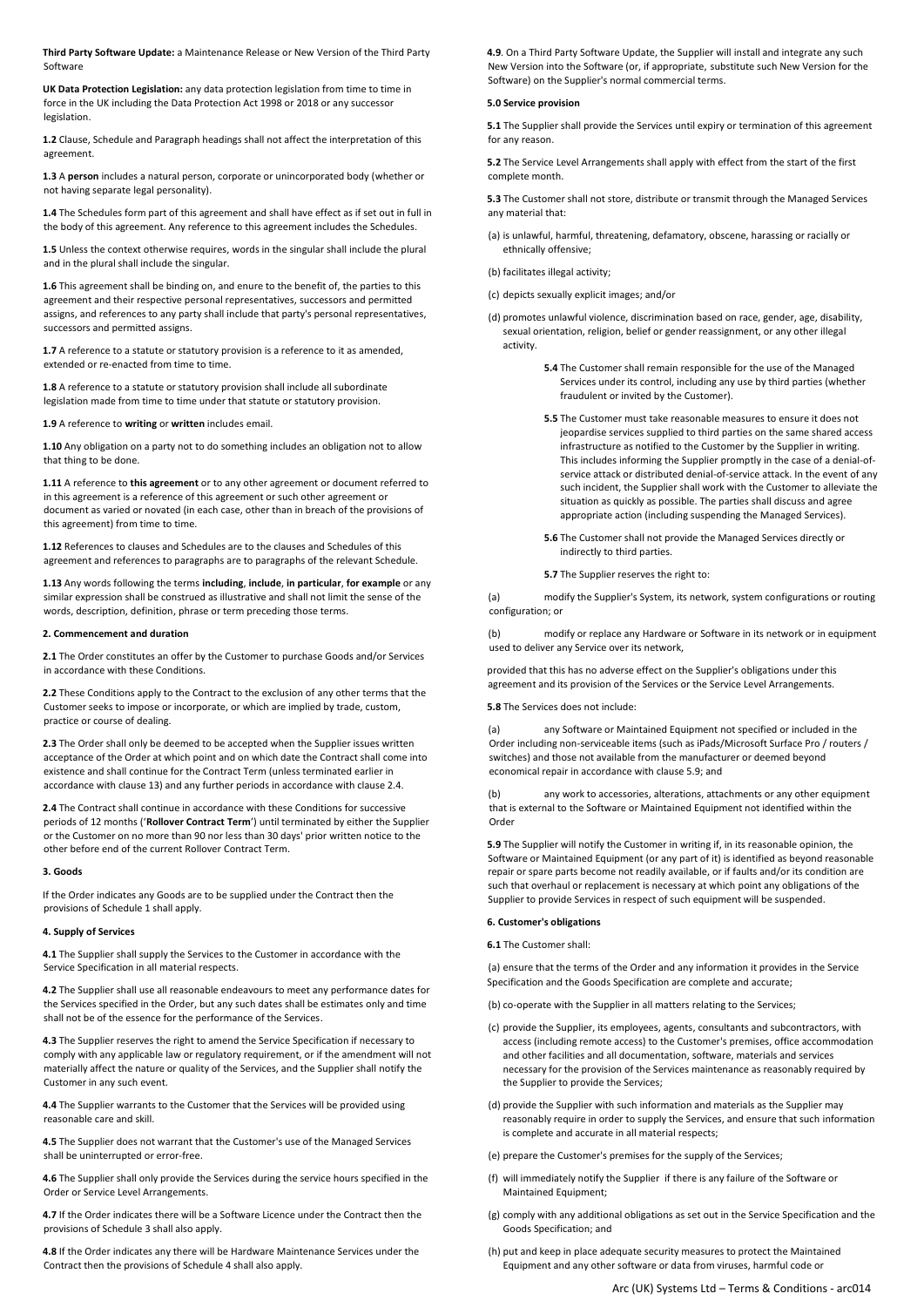unauthorised access and the Supplier shall not be responsible for any unauthorised access to the Maintained Equipment by means of hacking, any unauthorised access of the Equipment with intent to commit or facilitate the commission of an offence or any unauthorised modification of Mainlined Equipment by a third party

**6.2** If the Supplier's performance of any of its obligations under the Contract is prevented or delayed by any act or omission by the Customer or failure by the Customer to perform any relevant obligation (Customer Default):

(a) without limiting or affecting any other right or remedy available to it, the Supplier shall have the right to suspend performance of the Services until the Customer remedies the Customer Default, and to rely on the Customer Default to relieve it from the performance of any of its obligations in each case to the extent the Customer Default prevents or delays the Supplier's performance of any of its obligations;

(b) the Supplier shall not be liable for any costs or losses sustained or incurred by the Customer arising directly or indirectly from the Supplier's failure or delay to perform any of its obligations as set out in this clause 6.2; and

(c) the Customer shall reimburse the Supplier on written demand for any costs or losses sustained or incurred by the Supplier arising directly or indirectly from the Customer Default.

## **7. Charges and payment**

**7.1** The price for Goods:

(a) shall be the price set out in the Order or, if no price is quoted, the price set out in the Supplier's published price list as at the date of delivery; and

(b) shall be exclusive of all costs and charges of packaging, insurance, transport of the Goods, which shall be invoiced to the Customer.

> **7.2** Subject to clause 7.8, the charges for Services shall be the price set out in the Order.

> **7.3** In respect of Goods, the Supplier shall invoice the Customer as set out in the Order.

In respect of Services, the Supplier shall invoice the Customer on as set out in the Order.

**7.4** The Customer shall pay each invoice submitted by the Supplier:

(a)within 30 days of the date of the invoice or in accordance with any credit terms agreed by the Supplier and confirmed in writing to the Customer; and

(b) in full and in cleared funds to a bank account nominated in writing by the Supplier, and time for payment shall be of the essence of the Contract.

**7.5** All amounts payable by the Customer under the Contract are exclusive of amounts in respect of value added tax chargeable from time to time (VAT). Where any taxable supply for VAT purposes is made under the Contract by the Supplier to the Customer, the Customer shall, on receipt of a valid VAT invoice from the Supplier, pay to the Supplier such additional amounts in respect of VAT as are chargeable on the supply of the Services or Goods at the same time as payment is due for the supply of the Services or Goods.

**7.6** If the Customer fails to make a payment due to the Supplier under the Contract by the due date, then, without limiting the Supplier's remedies under clause 13 (Termination), the Customer shall:

- (a) pay interest on the overdue sum from the due date until payment of the overdue sum, whether before or after judgment. Interest under this clause 7.6 will accrue each day at 4% a year above the Bank of England's base rate from time to time, but at 4% a year for any period when that base rate is below 0%; and
- (b) pay an administration charge of £45.00 for any failed or returned payment.

**7.7** All amounts due under the Contract shall be paid in full without any set-off, counterclaim, deduction or withholding (other than any deduction or withholding of tax as required by law).

**7.8** On a Third Party Software Price Increase any such price increase by the provider of the Third Party Software will be charged in addition to the Customer.

#### **8. Intellectual property rights**

**8.1** All Intellectual Property Rights in or arising out of or in connection with the Services (other than Intellectual Property Rights in any materials provided by the Customer) shall be owned by the Supplier.

**8.2** The Customer grants the Supplier a fully paid-up, non-exclusive, royalty-free nontransferable licence to copy and modify any materials provided by the Customer to the Supplier for the term of the Contract for the purpose of providing the Services to the Customer.

### **9. Data protection and data processing**

**9.1** Both parties will comply with all applicable requirements of the Data Protection Legislation. This clause 9 is in addition to, and does not relieve, remove or replace, a party's obligations or rights under the Data Protection Legislation. In this clause 9, **Applicable Laws** means (for so long as and to the extent that they apply to the Provider) the law of the European Union, the law of any member state of the European Union and/or Domestic UK Law; and **Domestic UK Law** means the UK Data Protection Legislation and any other law that applies in the UK.

**9.2** The parties acknowledge that for the purposes of the Data Protection Legislation, the Customer is the Controller and the Supplier is the Processor.

**9.3** Without prejudice to the generality of clause 9.1, the Customer will ensure that it has all necessary appropriate consents and notices in place to enable lawful transfer of the Personal Data to the Provider for the duration and purposes of this agreement.

**9.4** Without prejudice to the generality of clause 9.1, the Provider shall, in relation to any Personal Data processed in connection with the performance by the Provider of its obligations under this agreement:

(a) process that Personal Data only on the instructions of the Customer which are set out in the Order unless the Supplier is required by Applicable Laws to otherwise process that Personal Data. Where the Supplier is relying on laws of a member of the European Union or European Union law as the basis for processing Personal Data, the Supplier shall promptly notify the Customer of this before performing the processing required by the Applicable Laws unless those Applicable Laws prohibit the Supplier from so notifying the Customer;

(b) ensure that it has in place appropriate technical and organisational measures, reviewed and approved by the Customer, to protect against unauthorised or unlawful processing of Personal Data and against accidental loss or destruction of, or damage to, Personal Data, appropriate to the harm that might result from the unauthorised or unlawful processing or accidental loss, destruction or damage and the nature of the data to be protected, having regard to the state of technological development and the cost of implementing any measures (those measures may include, where appropriate, pseudonymising and encrypting Personal Data, ensuring confidentiality, integrity, availability and resilience of its systems and services, ensuring that availability of and access to Personal Data can be restored in a timely manner after an incident, and regularly assessing and evaluating the effectiveness of the technical and organisational measures adopted by it);

(c) ensure that all personnel who have access to and/or process Personal Data are obliged to keep the Personal Data confidential; and

(d) not transfer any Personal Data outside of the European Economic Area unless the prior written consent of the Customer has been obtained and the following conditions are fulfilled:

- (i) the Customer or the Provider has provided appropriate safeguards in relation to the transfer;
- (ii) the data subject has enforceable rights and effective legal remedies;
- (iii) the Provider complies with its obligations under the Data Protection Legislation by providing an adequate level of protection to any Personal Data that is transferred; and
- (iv) the Provider complies with reasonable instructions notified to it in advance by the Customer with respect to the processing of the Personal Data;

(e) assist the Customer, at the Customer's cost, in responding to any request from a Data Subject and in ensuring compliance with its obligations under the Data Protection Legislation with respect to security, breach notifications, impact assessments and consultations with supervisory authorities or regulators;

- (f) notify the Customer without undue delay on becoming aware of a Personal Data Breach;
- (g) at the written direction, and cost, of the Customer, delete or return Personal Data and copies thereof to the Customer on termination of the agreement unless required by Applicable Law to store the Personal Data; and
- (h) maintain records and information to demonstrate its compliance with this clause 9.

**9.5** The Customer consents to the Provider appointing third-party processors of Personal Data under this agreement.

#### **10. Warranties**

**10.1** The Customer warrants, represents and undertakes that:

(a) it has the full capacity and authority to enter into and perform this agreement and that this agreement is executed by a duly authorised representative of the Customer;

(b) it has the authority to grant any rights to be granted to the Supplier under this agreement, including the right to provide the Software and Hardware to the Supplier as indicated in this agreement and for the same to be used in the provision of the Services and otherwise in connection with this agreement;

it shall comply with and use the Services in accordance with the terms of this agreement and all applicable laws, and shall not do any act that shall infringe the rights of any third party including the publishing or transmission of any materials contrary to relevant laws;

(d) it owns or has obtained valid licences, consents, permissions and rights to use, and where necessary to license to the Supplier, any materials reasonably necessary for the fulfilment of all its obligations under this agreement, including any third-party licences and consents in respect of any Customer Software; and

(e) the Supplier's possession and use in accordance with this agreement of any materials (including third-party materials supplied by the Customer to the Supplier) shall not cause the Supplier to infringe the rights, including any Intellectual Property Rights, of any third party.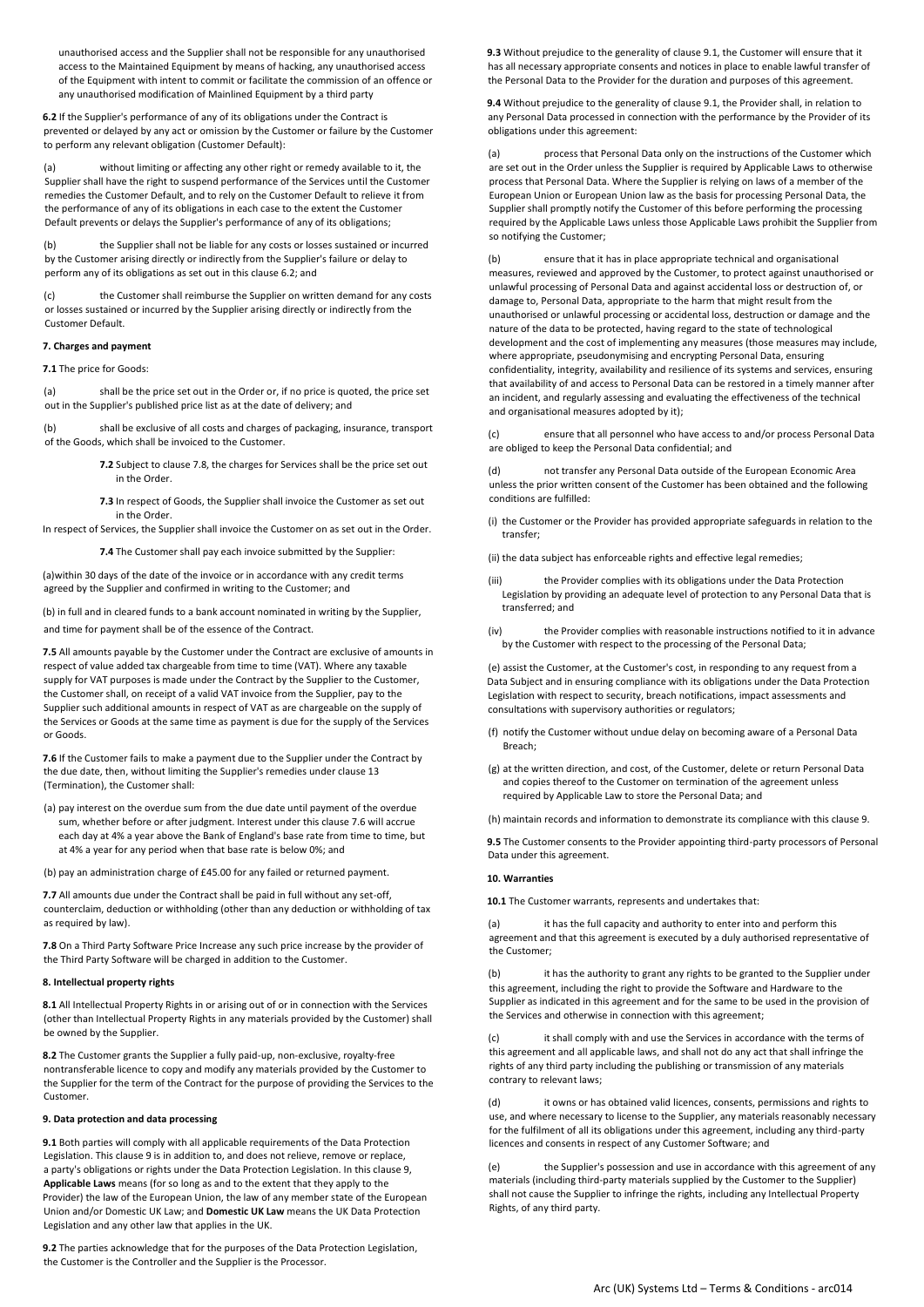## **11. Confidentiality**

**11.1** Each party undertakes that it shall not at any time during the Contract, and for a period of five years after termination of the Contract, disclose to any person any confidential information concerning the business, affairs, customers, clients or suppliers of the other party, except as permitted by clause 11.2*.*

**11.2** Each party may disclose the other party's confidential information*:*

(a) to its employees, officers, representatives, subcontractors or advisers who need to know such information for the purposes of carrying out the party's obligations under the Contract. Each party shall ensure that its employees, officers, representatives, subcontractors or advisers to whom it discloses the other party's confidential information comply with this clause 11; and

(b) as may be required by law, a court of competent jurisdiction or any governmental or regulatory authority*.*

**11.3** Neither party shall use the other party's confidential information for any purpose other than to perform its obligations under the Contract.

**12. Limitation of liability:** THE CUSTOMER'S ATTENTION IS PARTICULARLY DRAWN TO THIS CLAUSE.

**12.1** Nothing in these Conditions shall limit or exclude the Supplier's liability for:

- (a) death or personal injury caused by its negligence, or the negligence of its employees, agents or subcontractors;
- (b) fraud or fraudulent misrepresentation;

(c) breach of the terms implied by section 2 of the Supply of Goods and Services Act 1982 (title and quiet possession);

(d) breach of the terms implied by section 12 of the Sale of Goods Act 1979 (title and quiet possession); or

(e) defective products under the Consumer Protection Act 1987.

**12.2** Subject to clause 12.1, the Supplier shall not be liable to the Customer, whether in contract, tort (including negligence), for breach of statutory duty, or otherwise, arising under or in connection with the Contract for:

- (a) loss of profits;
- (b) loss of sales or business;
- (c) loss of agreements or contracts;
- (d) loss of anticipated savings;
- (e) loss of use or corruption of software, data or information;
- (f) loss of or damage to goodwill; and
- (g) any indirect or consequential loss.
	- **12.3** Subject to clause 12.1, the Supplier's total liability to the Customer, whether in contract, tort (including negligence), breach of statutory duty or otherwise, arising under or in connection with the Contract, shall be limited to the lower of £2,000 or one month's charges paid under the Contract.
	- **12.4** The terms implied by sections 13 to 15 of the Sale of Goods Act 1979 and the terms implied by sections 3 to 5 of the Supply of Goods and Services Act 1982 are, to the fullest extent permitted by law, excluded from the Contract.
	- **12.5** This clause 12 shall survive termination of the Contract.

## **13. Termination**

**13.1** Without affecting any other right or remedy available to it, the Supplier may terminate the Contract with immediate effect by giving written notice to the Customer if:

- (a)the Customer commits a material breach of its obligations under the Contract and (if such breach is remediable) fails to remedy that breach within 30 days after receipt of notice in writing to do so;
- (b)the Customer takes any step or action in connection with its entering administration, provisional liquidation or any composition or arrangement with its creditors (other than in relation to a solvent restructuring), being wound up (whether voluntarily or by order of the court, unless for the purpose of a solvent restructuring), having a receiver appointed to any of its assets or ceasing to carry on business or, if the step or action is taken in another jurisdiction, in connection with any analogous procedure in the relevant jurisdiction;
- (c)the Customer suspends, or threatens to suspend, or ceases or threatens to cease to carry on all or a substantial part of its business; or

(d)the Customer's financial position deteriorates to such an extent that in the terminating party's opinion the other party's capability to adequately fulfil its obligations under the Contract has been placed in jeopardy; or

- (e)the Customer fails to pay any amount due under the Contract on the due date for payment; or
- (f) there is a change of control of the Customer.

**13.2 Without** affecting any other right or remedy available to it, and subject to clause 14.2, the Supplier may terminate the Contract on giving not less than 90 days' written notice to the Customer.

**13.3** The Customer may terminate the Contract with immediate effect by giving written notice to the Supplier if the Supplier commits a material breach of its obligations under the Contract and (if such breach is remediable) fails to remedy that breach within 30 days after receipt of notice in writing to do so.

**13.4** Without affecting any other right or remedy available to it, the Supplier may suspend the supply of Services or all further deliveries of Goods under the Contract or any other contract between the Customer and the Supplier if the Customer fails to pay any amount due under the Contract on the due date for payment, the Customer becomes subject to any of the events listed in clause 13.1(b) to clause 13.1(d), or the Supplier reasonably believes that the Customer is about to become subject to any of them.

# **14. Consequences of termination**

**14.1** On termination of the Contract:

- (a) the Customer shall immediately pay to the Supplier all of the Supplier's outstanding unpaid invoices and interest and, in respect of Services and Goods supplied but for which no invoice has been submitted, the Supplier shall submit an invoice, which shall be payable by the Customer immediately on receipt;
- (b)the Customer shall return all of the Supplier Materials and any Deliverables or Goods which have not been fully paid for. If the Customer fails to do so, then the Supplier may enter the Customer's premises and take possession of them. Until they have been returned, the Customer shall be solely responsible for their safe keeping and will not use them for any purpose not connected with this Contract:

(c) the Supplier shall immediately cease provision of the Services;

- (d)if the Supplier receives, no later than ten days after the effective date of the expiry or termination of this agreement for any reason, a written request for the delivery to the Customer of the most recent backup of the Customer Data, the Supplier shall use reasonable commercial endeavours to deliver the backup to the Customer within 30 days of its receipt of such a written request in the format stored or in a format as otherwise reasonably requested by the Customer, provided that the Customer has at that time paid all fees and charges outstanding at (and including any resulting from) expiry or termination (whether or not due at the date of expiry or termination). The Customer shall pay all reasonable costs and expenses incurred by the Supplier in returning and disposing of Customer Data and expunging it from the Supplier's System;
- (e) at the sole discretion of the Supplier, the Supplier will use reasonable endeavours to assist in any migration of Managed Services on termination for which the Customer shall pay all reasonable costs and expenses incurred by the Supplier in assisting with this.

**14.2** On termination of the Contract in accordance with clause 13.2, the Supplier shall repay to the Customer any amount which it may have been paid in advance in respect of Services not provided or procured by the Supplier as at the termination date

**14.3** Termination or expiry of the Contract shall not affect any rights, remedies, obligations and liabilities of the parties that have accrued up to the date of termination or expiry, including the right to claim damages in respect of any breach of the Contract which existed at or before the date of termination or expiry.

**14.4** Any provision of the Contract that expressly or by implication is intended to have effect after termination or expiry shall continue in full force and effect.

## **15. Restrictions on the Customer**

The Customer undertakes to the Supplier that they shall not do any of the following in any capacity, whether on its own behalf, or on behalf of, or jointly with, any other person at any time during the Contract Term and for period of two years from termination employ or engage, or offer to employ or engage, or solicit or otherwise entice or attempt to entice away from the Supplier, any person who is employed or engaged by the Supplier.

### **16. Force majeure**

Neither party shall be in breach of the Contract nor liable for delay in performing or failure to perform, any of its obligations under the Contract if such delay or failure result from events, circumstances or causes beyond its reasonable control.

### **17. Change control**

**17.1** If either party wishes to change the scope of the Services (including Customer requests for additional services), it shall submit details of the requested change to the other in writing.

**17.2** If either party requests a change to the scope or execution of the Services, the Supplier shall, within a reasonable time, provide a written estimate to the Customer of:

(a) the likely time required to implement the change; (b)

any variations to the Fees arising from the change; and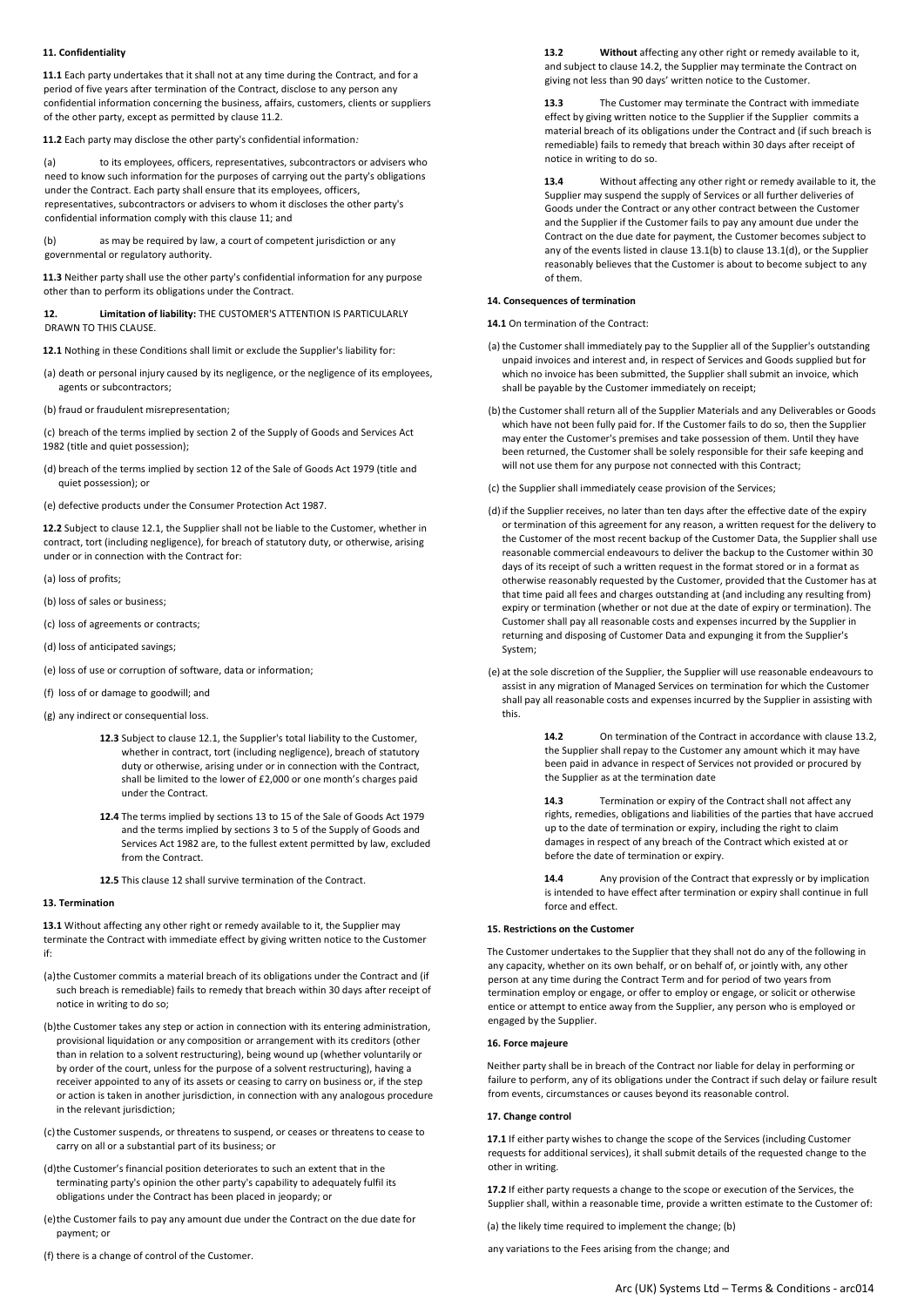(c) any other impact of the change on the terms of this agreement.

**17.3** If the Supplier requests a change to the scope of the Services, the Customer shall not unreasonably withhold or delay consent to it.

**17.4** If either party wishes the other party to proceed with the relevant change referred to in clause 17.3, the Supplier has no obligation to do so unless and until the parties have agreed in writing the necessary variations to its charges, and any other relevant terms of this agreement to take account of the change.

### **18. General**

## **18.1 Assignment and other dealings.**

(a) The Supplier may at any time assign, mortgage, charge, subcontract, delegate, declare a trust over or deal in any other manner with any or all of its rights and obligations under the Contract.

(b) The Customer shall not assign, transfer, mortgage, charge, subcontract, declare a trust over or deal in any other manner with any of its rights and obligations under the Contract without the prior written consent of the Supplier.

## **18.2 Notices.**

(a) Any notice or other communication given to a party under or in connection with the Contract shall be in writing and shall be delivered by hand or by pre-paid firstclass post or other next working day delivery service at its registered office (if a company) or its principal place of business (in any other case).

(b) Any notice or other communication shall be deemed to have been received: if delivered by hand, on signature of a delivery receipt or at the time the notice is left at the proper address; if sent by pre-paid first-class post or other next working day delivery service, at 9.00 am on the second Business Day after posting or at the time recorded by the delivery service; or, if sent by fax, at 9.00 am on the next Business Day after transmission.

(c) This clause does not apply to the service of any proceedings or other documents in any legal action or, where applicable, any other method of dispute resolution.

- **18.3 Severance.** If any provision or part-provision of the Contract is or becomes invalid, illegal or unenforceable, it shall be deemed modified to the minimum extent necessary to make it valid, legal and enforceable. If such modification is not possible, the relevant provision or part-provision shall be deemed deleted. Any modification to or deletion of a provision or part-provision under this clause shall not affect the validity and enforceability of the rest of the Contract.
- **18.4 Waiver.** A waiver of any right or remedy under the Contract or by law is only effective if given in writing and shall not be deemed a waiver of any subsequent breach or default. A failure or delay by a party to exercise any right or remedy provided under the Contract or by law shall not constitute a waiver of that or any other right or remedy, nor shall it prevent or restrict any further exercise of that or any other right or remedy. No single or partial exercise of any right or remedy provided under the Contract or by law shall prevent or restrict the further exercise of that or any other right or remedy.
- **18.5 No partnership or agency.** Nothing in the Contract is intended to, or shall be deemed to, establish any partnership or joint venture between the parties, constitute either party the agent of the other, or authorise either party to make or enter into any commitments for or on behalf of the other party.

#### **18.6 Entire agreement**.

- (a) The Contract constitutes the entire agreement between the parties and supersedes and extinguishes all previous agreements, promises, assurances, warranties, representations and understandings between them, whether written or oral, relating to its subject matter.
- (b) Each party acknowledges that in entering into the Contract it does not rely on, and shall have no remedies in respect of any statement, representation, assurance or warranty (whether made innocently or negligently) that is not set out in the Contract. Each party agrees that it shall have no claim for innocent or negligent misrepresentation or negligent misrepresentation based on any statement in the Contract.
- (c) Nothing in this clause shall limit or exclude any liability for fraud.

**18.7 Third parties rights.** The Contract does not give rise to any rights under the Contracts (Rights of Third Parties) Act 1999 to enforce any term of the Contract.

**18.8 Variation.** Except as set out in these Conditions, no variation of the Contract shall be effective unless it is agreed in writing and signed by the parties (or their authorised representatives).

**18.9 Governing law.** The Contract and any dispute or claim (including non-contractual disputes or claims) arising out of or in connection with it or its subject matter or formation shall be governed by and construed in accordance with the law of England and Wales.

**18.10 Jurisdiction.** Each party irrevocably agrees that the courts of England and Wales shall have exclusive jurisdiction to settle any dispute or claim (including non-contractual disputes or claims) arising out of or in connection with the Contract or its subject matter or formation.

## **SCHEDULE 1 – Goods**

## **1. Delivery of Goods**

**1.1** The Supplier shall deliver the Goods to the location set out in the Order or such other location as the parties may agree (Delivery Location) at any time after the Supplier notifies the Customer that the Goods are ready.

**1.2** Delivery of the Goods shall be completed on the completion of unloading of the Goods at the Delivery Location.

**1.3** Any dates quoted for delivery of the Goods are approximate only, and the time of delivery is not of the essence. The Supplier shall not be liable for any delay in delivery of the Goods that is caused by a Force Majeure Event or the Customer's failure to provide the Supplier with adequate delivery instructions or any other instructions that are relevant to the supply of the Goods.

**1.4** If the Customer fails to take delivery of the Goods within three Business Days of the Supplier notifying the Customer that the Goods are ready, then except where such failure or delay is caused by a Force Majeure Event or by the Supplier's failure to comply with its obligations under the Contract in respect of the Goods:

(a) delivery of the Goods shall be deemed to have been completed at 9.00 am on the third Business Day following the day on which the Supplier notified the Customer that the Goods were ready; and

the Supplier shall store the Goods until delivery takes place, and charge the Customer for all related costs and expenses (including insurance).

### **2. Quality of Goods**

**2.1** The Supplier shall, at its option, repair or replace the defective Goods, or refund the price of the defective Goods in full if:

- (a) the Customer gives notice in writing within 72 hours from delivery that some or all of the Goods are defective;
- (b) the Supplier is given a reasonable opportunity of examining such Goods; and
- (c) the Customer (if asked to do so by the Supplier) returns such Goods to the Supplier's place of business at the Customer's cost.

## **3. Title and risk**

**3.1** The risk in the Goods shall pass to the Customer on completion of delivery.

**3.2** Title to the Goods shall not pass to the Customer until the earlier of the Supplier receives payment in full (in cash or cleared funds) for the Goods and any other goods that the Supplier has supplied to the Customer in respect of which payment has become due, in which case title to the Goods shall pass at the time of payment of all such sums.

**3.3** Until title to the Goods has passed to the Customer, the Customer shall:

(a) store the Goods separately from all other goods held by the Customer so that they remain readily identifiable as the Supplier's property;

(b) not remove, deface or obscure any identifying mark or packaging on or relating to the Goods;

(c) maintain the Goods in satisfactory condition and keep them insured against all risks for their full price on the Supplier's behalf from the date of delivery;

(d) notify the Supplier immediately if it becomes subject to any of the events listed in clause 13.1(b)to clause 13.1(d);and

(e) give the Supplier such information relating to the Goods as the Supplier may require from time to time.

**3.4** If before title to the Goods passes to the Customer the Customer becomes subject to any of the events listed in clause 13.1(b) to clause 137.1(d), then, without limiting any other right or remedy the Supplier may have the Supplier may at any time:

(i) require the Customer to deliver up all Goods in its possession which have not been resold, or irrevocably incorporated into another product; and

(ii) if the Customer fails to do so promptly, enter any premises of the Customer or of any third party where the Goods are stored in order to recover them.

### **SCHEDULE 2 – Maintenance and support**

#### **1. Maintenance Events**

**1.1** Maintenance work that may require interruption of the Managed Services (Maintenance Events) shall not normally be performed during Normal Business Hours. The Supplier may interrupt the Managed Services outside Normal Business Hours for maintenance provided that it has given the Customer 24 hours advance written notice.

**1.2** Any Maintenance Events that occur during Normal Business Hours, or that occur with less notice than required by paragraph 1.1, and which were not requested by the Customer, shall be considered downtime for the purpose of service availability measurement. The Supplier shall at all times endeavour to keep any service interruptions to a minimum.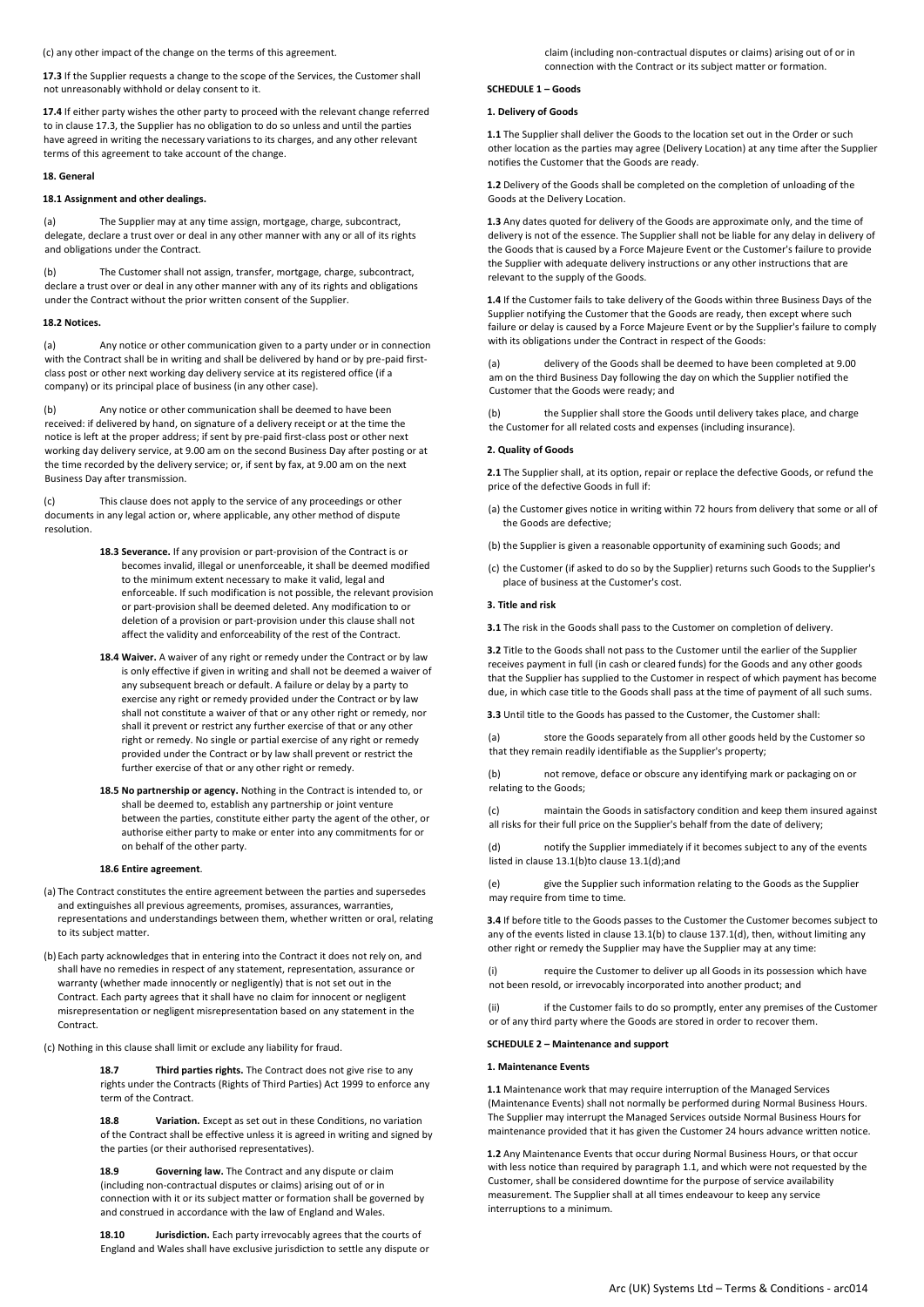## **2.0 Technical support services**

**2.1** Should the Customer determine that the Managed Services include a defect, the Customer may file error reports or support requests.

**2.2** The Supplier shall only accept telephone or voicemail based incident submittal from the Customer 24 hours a day, seven days a week. The Supplier shall use reasonable endeavours to process support requests, issue trouble ticket tracking numbers if necessary, determine the source of the problem and respond to the Customer. The Supplier shall use reasonable endeavours to respond to and resolve all support requests from the Customer within the time periods specified below, according to priority.

**2.3** The Supplier shall determine the priority of any incident in accordance with the Service Level Arrangements.

#### **SCHEDULE 3 – Software Licence**

### **1. Licence**

**1.1** The Supplier grants to the Customer a non-exclusive licence for a length of the Contract Term.

## **1.2** In relation to scope of use:

(a) for the purposes of paragraph 1.1, use of the Software shall be restricted to use of the Software in object code form in the manner specified in the Order for the purpose of processing the Customer's data for the normal business purposes of the Customer (which shall not include allowing the use of the Software by, or for the benefit of, any person other than an employee of the Customer).

(b) For the purposes of paragraph 1.1, "use of the Software" means loading the Software into temporary memory or permanent storage on the relevant computer, provided that installation on a network server for distribution to other computers is not "use" if the Software is licensed under this licence for use on each computer to which the Software is distributed.

(c) the Customer may not use the Software other than as specified in paragraph 1.1 and paragraph 1.2(a) without the prior written consent of the Supplier, and the Customer acknowledges that additional fees may be payable on any change of use approved by the Supplier.

(d) the Customer may make backup copies of the Software as may be necessary for its lawful use. The Customer shall record the number and location of all copies of the Software and take steps to prevent unauthorised copying.

(e) except as expressly stated in this paragraph 1, the Customer has no right (and shall not permit any third party) to copy, adapt, reverse engineer, decompile, disassemble, modify, adapt or make error corrections to the Software in whole or in part except to the extent that any reduction of the Software to human readable form (whether by reverse engineering, decompilation or disassembly) is necessary for the purposes of integrating the operation of the Software with the operation of other software or systems used by the Customer, unless the Supplier is prepared to carry out such action at a reasonable commercial fee or has provided the information necessary to achieve such integration within a reasonable period, and the Customer shall request the Supplier to carry out such action or to provide such information (and shall meet the Supplier's reasonable costs in providing that information) before undertaking any such reduction.

the Third-Party Software shall be deemed to be incorporated within the Software for the purposes of this licence (except where expressly provided to the contrary) and use of the Third-Party Software shall be subject to the Third-Party Additional Terms.

(g) the Customer shall indemnify and hold the Supplier harmless against any loss or damage which it may suffer or incur as a result of the Customer's breach of any ThirdParty Additional Terms howsoever arising.

(h) the Supplier may treat the Customer's breach of any Third-Party Additional Terms as a breach of this licence.

- **1.3** The Customer may not use any such information provided by the Supplier or obtained by the Customer during any such reduction permitted under paragraph 1.2(e) to create any software whose expression is substantially similar to that of the Software nor use such information in any manner which would be restricted by any copyright subsisting in it.
- **1.4** The Customer shall not:
- (a) sub-license, assign or novate the benefit or burden of this licence in whole or in part;

(b) allow the Software to become the subject of any charge, lien or encumbrance; and

(c) deal in any other manner with any or all of its rights and obligations under this agreement,

without the prior written consent of the Supplier, such consent not to be unreasonably withheld or delayed.

- **1.5** The Supplier may at any time sub-license, assign, novate, charge or deal in any other manner with any or all of its rights and obligations under this licence, provided it gives written notice to the Customer.
- **1.6** Each party confirms it is acting on its own behalf and not for the benefit of any other person.
- **1.7** The Customer shall:
- (a) ensure that the number of persons using the Software does not exceed that as stated in the Order;
- (b) ensure that the Software is installed on designated equipment only;
- (c) keep a complete and accurate record of the Customer's copying and disclosure of the Software and its users, and produce such record to the Supplier on request from time to time;
- (d) notify the Supplier as soon as it becomes aware of any unauthorized use of the Software by any person;
- (e) pay, for broadening the scope of the licences granted under this licence to cover the unauthorized use, an amount equal to the fees which the Supplier would have levied (in accordance with its normal commercial terms then current) had it licensed any such unauthorised use on the date when such use commenced.

**1.8** The Customer shall permit the Supplier to inspect and have access to any premises (and to the computer equipment located there) at or on which the Software is being kept or used, and have access to any records kept in connection with this licence, for the purposes of ensuring that the Customer is complying with the terms of this licence, provided that the Supplier provides reasonable advance notice to the Customer of such inspections, which shall take place at reasonable times.

#### **2. Maintenance Releases**

The Supplier will provide the Customer with all Maintenance Releases generally made available to its customers. The Supplier warrants that no Maintenance Release will adversely affect the then existing facilities or functions of the Software. The Customer shall install all Maintenance Releases as soon as reasonably practicable after receipt.

#### **3. Supplier's Warranties**

**3.1** The Supplier does n ot warrant that the use of the Software will be uninterrupted or error-free.

**3.2** The Customer accepts responsibility for the selection of the Software to achieve its intended results and acknowledges that the Software has not been developed to meet the individual requirements of the Customer.

**3.3** All other conditions, warranties or other terms which might have effect between the parties or be implied or incorporated into this licence or any collateral contract, whether by statute, common law or otherwise, are hereby excluded, including the implied conditions, warranties or other terms as to satisfactory quality, fitness for purpose or the use of reasonable skill and care.

#### **4. Intellectual Property Rights**

**4.1** The Customer acknowledges that all Intellectual Property Rights in the Software and any Maintenance Releases belong and shall belong to the Supplier or the relevant thirdparty owners (as the case may be), and the Customer shall have no rights in or to the Software other than the right to use it in accordance with the terms of this licence.

#### **5. Termination**

**5.1** On termination for any reason:

- (a) all rights granted to the Customer under this licence shall cease;
- (b) the Customer shall cease all activities authorised by this licence;
- (c) the Customer shall immediately pay to the Supplier any sums due to the Supplier under this licence; and
- (d) the Customer shall immediately destroy or return to the Supplier (at the Supplier's option) all copies of the Software then in its possession, custody or control and, in the case of destruction, certify to the Supplier that it has done so.

#### **SCHEDULE 4 – Hardware Maintenance Services**

#### **1. Hardware Maintenance Services**

**1.1** During the Contract Term, the Supplier shall provide the Customer with the Hardware Maintenance Services for the Maintained Equipment at the Location.

**1.2** On the Customer informing the Supplier that the Maintained Equipment is malfunctioning or has failed or is otherwise not in Good Working Order, the Supplier shall:

(a) use reasonable endeavours to attend at the Location during Normal Business Hours within the relevant Response Time; and

(b) use reasonable endeavours to perform Corrective Maintenance of the Maintained Equipment within the relevant Fix Time.

**1.3** On the Customer informing the Supplier outside of Normal Business Hours that the Maintained Equipment is malfunctioning, has failed or is not in Good Working Order, the Supplier shall:

(a) use reasonable endeavours to attend at the Location within the relevant Response Time; and

(b) use reasonable endeavours to perform Emergency Maintenance of the Maintained Equipment within the relevant Fix Time.

**1.4** Emergency Maintenance shall be charged at the Additional Services Rates for each of the Supplier's personnel reasonably required to attend the Location. Any additional charges shall be calculated from when the personnel arrive at the Location until they leave the Location.